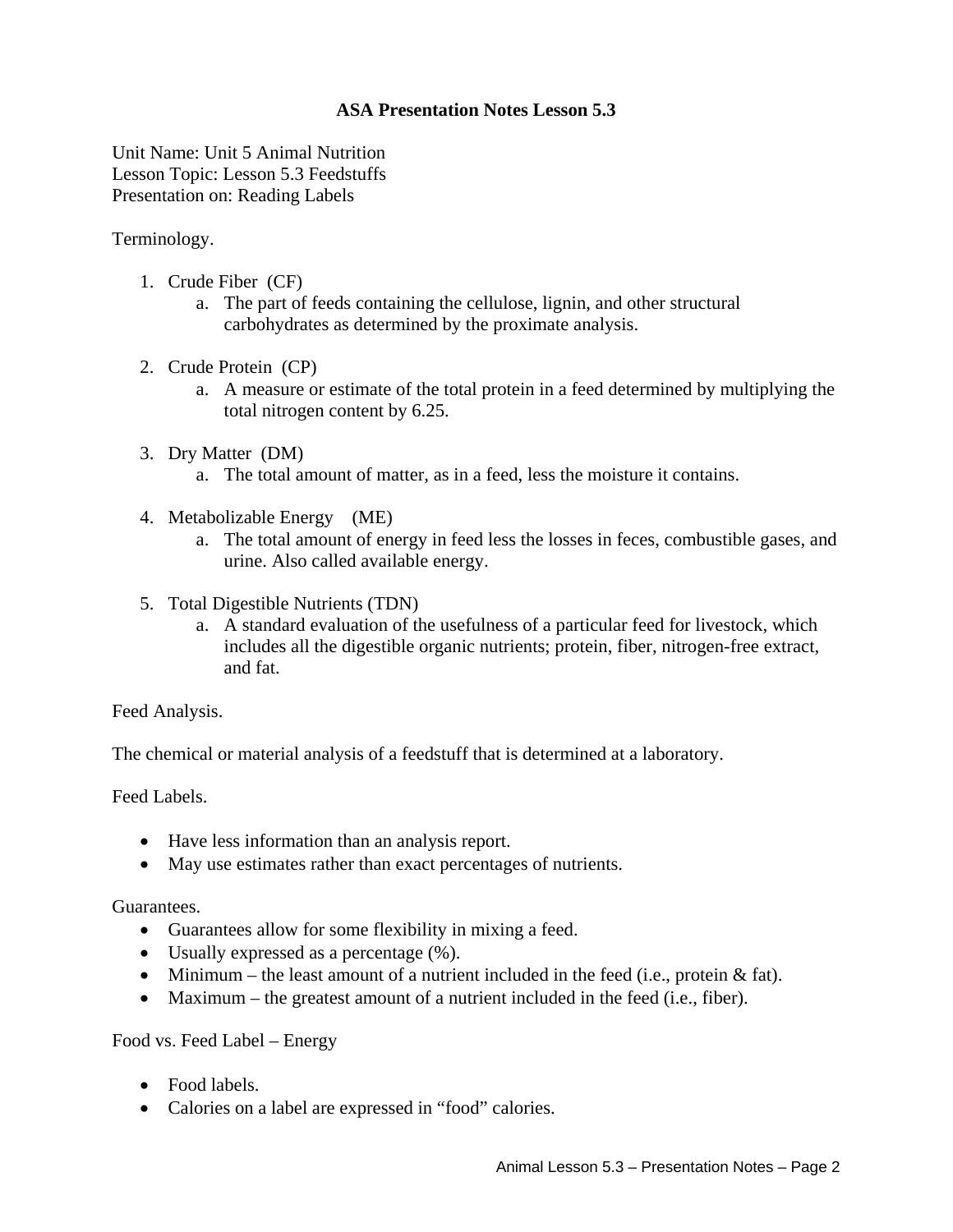- A food calorie is equal to one kilocalorie.
- One food calorie equals 1000 calories.

Feed labels.

- Energy expressed in megacalories per kilogram or Mcal/kg.
- One megacalorie equals 1,000,000 calories.

Food vs. Feed Label.

- Feed labels express energy content in megacalories per kilogram.
- Food labels express energy content in food calories based on a serving size.
- How do these relate?

Energy Content of a Candy Bar.

- First change food calories to calories. Since there are 1000 calories per food calorie, multiply the calories by 1000.
- There are 230,000 calories in a candy bar.
- Since the candy bar is 43g, the next step is to determine the calories per gram.
- Divide the total calories by 43.
- The result is 5348.8 calories per gram.

Feed composition tables are expressed in Mcal/kg. The next step is to determine the calories per kilogram.

- To do this, multiply by 1000.
- There are 5,348,800 calories per kilogram of candy bar.
- Finally, convert calories to megacalories. There are 1,000,000 calories per megacalorie.
- Divide 5,348,800 by 1,000,000.
- The result is 5.35 Mcal/kg.

Energy Comparison in a Candy Bar.

- Candy Bar  $\sim$  43g
- 230 food calories/ 43g
- 230000 calories/  $43g$
- $5348.8$  cal/ 1g.
- $5348800 \text{ cal/ } 1 \text{ kg.}$
- $\bullet$  5.35 Mcal/kg

Digestible energy for beef cattle in common feeds.

- Corn  $\sim$ 3.66 Mcal/kg.
- Alfalfa ~2.56 Mcal/kg.
- $\bullet$  Oats ~ 3.40 Mcal/kg.